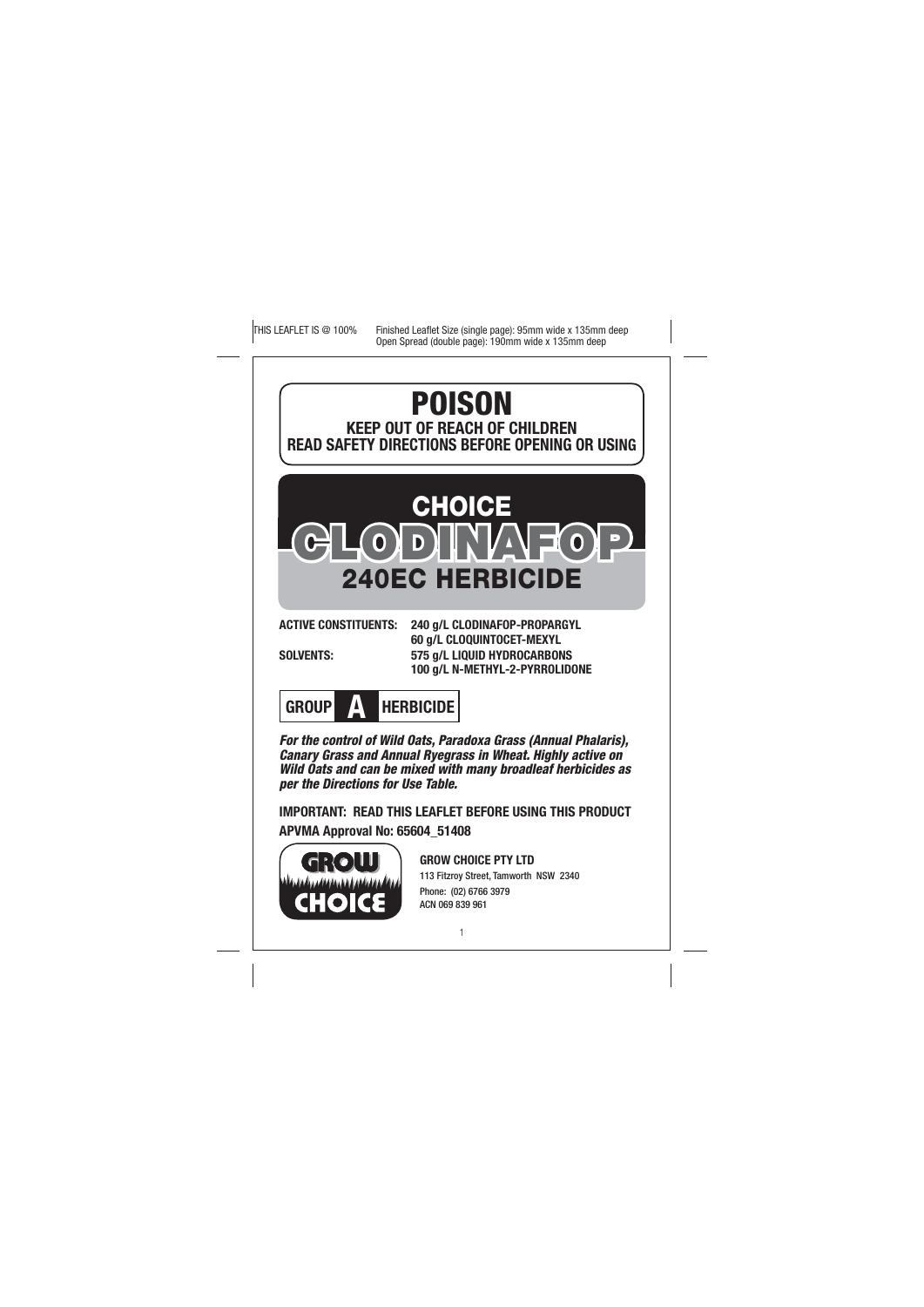| WEEDS<br>Controlled | <b>STATE</b> | DO NOT apply under poor growing conditions.<br>RATE PER<br>HECTARE                                  | WEED<br>GROWTH              | CRITICAL COMMENTS                                                                                                                                                                                                                                                                                                                                                                                         |
|---------------------|--------------|-----------------------------------------------------------------------------------------------------|-----------------------------|-----------------------------------------------------------------------------------------------------------------------------------------------------------------------------------------------------------------------------------------------------------------------------------------------------------------------------------------------------------------------------------------------------------|
| Wild Oats           | 上<br>2008年   | 500 mL Hasten or<br>65 mL + $1 \perp$ of<br>D-C-Trate oil or                                        | 2 to 5 leaf<br><b>STAGE</b> | NOT TO BE MIXED WITH BROADLEAF HERBICIDES AT<br>Apply at 85 mL/ha when weeds are not actively growing.<br>THESE RATES.                                                                                                                                                                                                                                                                                    |
|                     |              | Uptake oil per 100<br>L of water                                                                    |                             | Where low water volumes are used. DO NOT use less than the<br>minimum oil volumes specified (See Minimum Oil Volumes).                                                                                                                                                                                                                                                                                    |
|                     |              | Uptake oil per 100<br>500 mL Hasten or<br>85 mL + $1 \perp$ of<br>D-C-Trate oil or<br>- of water    | 2 leaf to<br>mid tillering. | Cold water: Under cold water conditions (10°C or less), use<br>Hasten instead of D-C-Trate or Uptake.                                                                                                                                                                                                                                                                                                     |
|                     |              | Uptake oil per 100<br>500 mL Hasten or<br>85 mL $+1$ L of<br>D-C-Trate oil or<br>- of water         | 2 to 5 leaf.                | are actively growing. When mixing CHOICE CLODINAFOP<br>240EC with certain broadleaf weed herbicides some reduction<br>Apply in mixtures for broadleaf weed control only when weeds<br>MAY BE TANK MIXED WITH COMPATIBLE HERBICIDES.<br>in grass weed control may occur.                                                                                                                                   |
|                     |              | Uptake oil per 100<br>500 mL Hasten or<br>$125$ mL + $1 \perp$ of<br>D-C-Trate oil or<br>L of water | 2 leaf to<br>mid tillering. | Where low water volumes are used. DO NOT use less than the<br>Cold water: Under cold water conditions (10°C or less), use<br>Unless otherwise specified always use D-C-Trate, Uptake or<br>minimum oil volumes specified (See Minimum Oil Volumes).<br>Apply at 125 mL/ha when weeds are not actively growing.<br>Hasten when tank mixing broadleaf herbicides.<br>Hasten instead of D-C-Trate or Uptake. |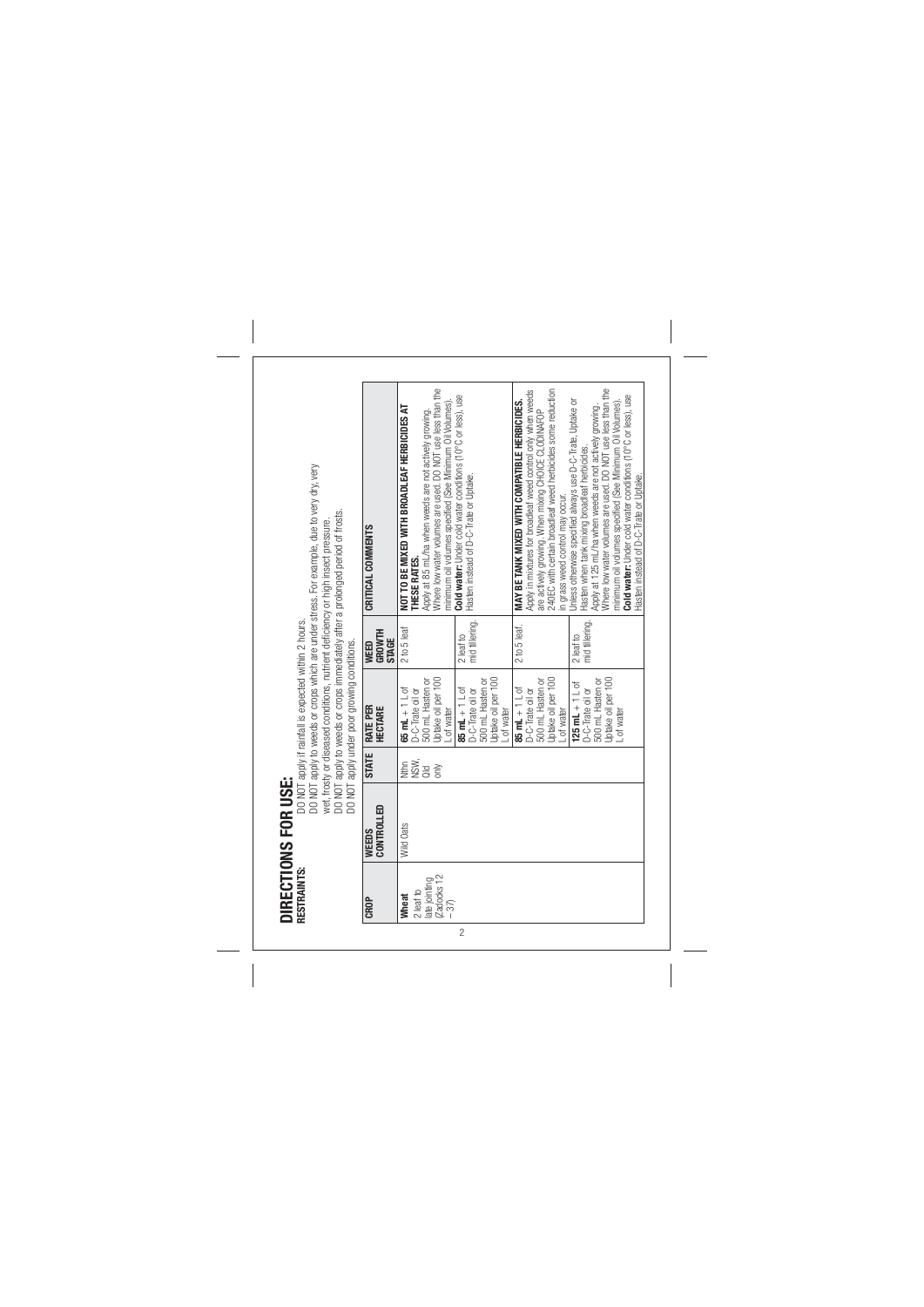|             | CRITICAL COMMENTS              | Apply in mixtures for broadleaf weed control only when weeds<br>are actively growing. When mixing CHOICE CLODINAFOP<br>240EC with certain broadleaf weed herbicides some reduction<br>Unless otherwise specified always use D-C-Trate, Uptake or<br>Refer to compatibility chart for specific rates for tank mixes.<br>MAY BE TANK MIXED WITH COMPATIBLE HERBICIDES.<br>Hasten when tank mixing broadleaf herbicides.<br>in grass weed control may occur. | Where low water volumes are used, DO NOT use less than the<br>Cold water: Under cold water conditions (10°C or less), use<br>minimum oil volumes specified (See Minimum Oil Volumes).<br>Apply at 85 mL/ha when weeds are not actively growing.<br>Hasten instead of D-C-Trate or Uptake. | Apply in mixtures for broadleaf weed control only when weeds<br>240EC with certain broadleaf weed herbicides some reduction<br>NOT TO BE MIXED WITH BROADLEAF HERBICIDES AT<br>are actively growing. When mixing CHOICE CLODINAFOP<br>in grass weed control may occur.<br>BELOW 160 mL/ha. | Where low water volumes are used, DO NOT use less than the<br>Cold water: Under cold water conditions (10°C or less), use<br>minimum oil volumes specified (See Minimum Oil Volumes).<br>Apply at 160 mL/ha when weeds are not actively growing.<br>Hasten instead of D-C-Trate or Uptake. |
|-------------|--------------------------------|-----------------------------------------------------------------------------------------------------------------------------------------------------------------------------------------------------------------------------------------------------------------------------------------------------------------------------------------------------------------------------------------------------------------------------------------------------------|-------------------------------------------------------------------------------------------------------------------------------------------------------------------------------------------------------------------------------------------------------------------------------------------|--------------------------------------------------------------------------------------------------------------------------------------------------------------------------------------------------------------------------------------------------------------------------------------------|--------------------------------------------------------------------------------------------------------------------------------------------------------------------------------------------------------------------------------------------------------------------------------------------|
|             | GROWTH<br><b>STAGE</b><br>WEED | 2 to 5 leaf                                                                                                                                                                                                                                                                                                                                                                                                                                               | 2 leaf to<br>mid tillering.                                                                                                                                                                                                                                                               | $2 to 3$ leaf.                                                                                                                                                                                                                                                                             | 2 to 5 leaf                                                                                                                                                                                                                                                                                |
|             | RATE PER<br>HECTARE            | mL of a 100% non-<br>ionic surfactant per<br>Uptake oil per 100<br>L of water. Or 100<br>500 mL Hasten or<br>$65$ mL $+1$ L of<br>D-C-Trate oil or<br>100 L of water                                                                                                                                                                                                                                                                                      | mL of a 100% non-<br>ionic surfactant per<br>L of water. Or 100<br>Uptake oil per 100<br>500 mL Hasten or<br>85 mL + $1 \perp$ of<br>D-C-Trate oil or<br>100 L of water.                                                                                                                  | 500 mL Hasten or<br>Uptake per 100 L<br>$85 \text{ mL} + 1 \text{ L of}$<br>D-C-Trate oil or<br>of water.                                                                                                                                                                                  | 500 mL Hasten or<br>Uptake per 100 L<br>125 mL $+1$ L of<br>D-C-Trate oil or<br>of water.                                                                                                                                                                                                  |
|             | <b>STATE</b>                   | SA, WA<br>stang<br>Sang<br>only                                                                                                                                                                                                                                                                                                                                                                                                                           |                                                                                                                                                                                                                                                                                           | VIC, SA<br>ais)<br>as                                                                                                                                                                                                                                                                      |                                                                                                                                                                                                                                                                                            |
|             | CONTROLLED<br>WEEDS            | (continued)<br>Wild Oats                                                                                                                                                                                                                                                                                                                                                                                                                                  |                                                                                                                                                                                                                                                                                           | (Phalaris paradoxa)<br>Paradoxa Grass<br>(Phalaris minor)<br>Canary Grass                                                                                                                                                                                                                  |                                                                                                                                                                                                                                                                                            |
| (CONTINUED) | CROP                           | late jointing<br>(continued)<br>Zadocks<br>$2$ leaf to<br>$12 - 37$<br>Wheat                                                                                                                                                                                                                                                                                                                                                                              |                                                                                                                                                                                                                                                                                           |                                                                                                                                                                                                                                                                                            |                                                                                                                                                                                                                                                                                            |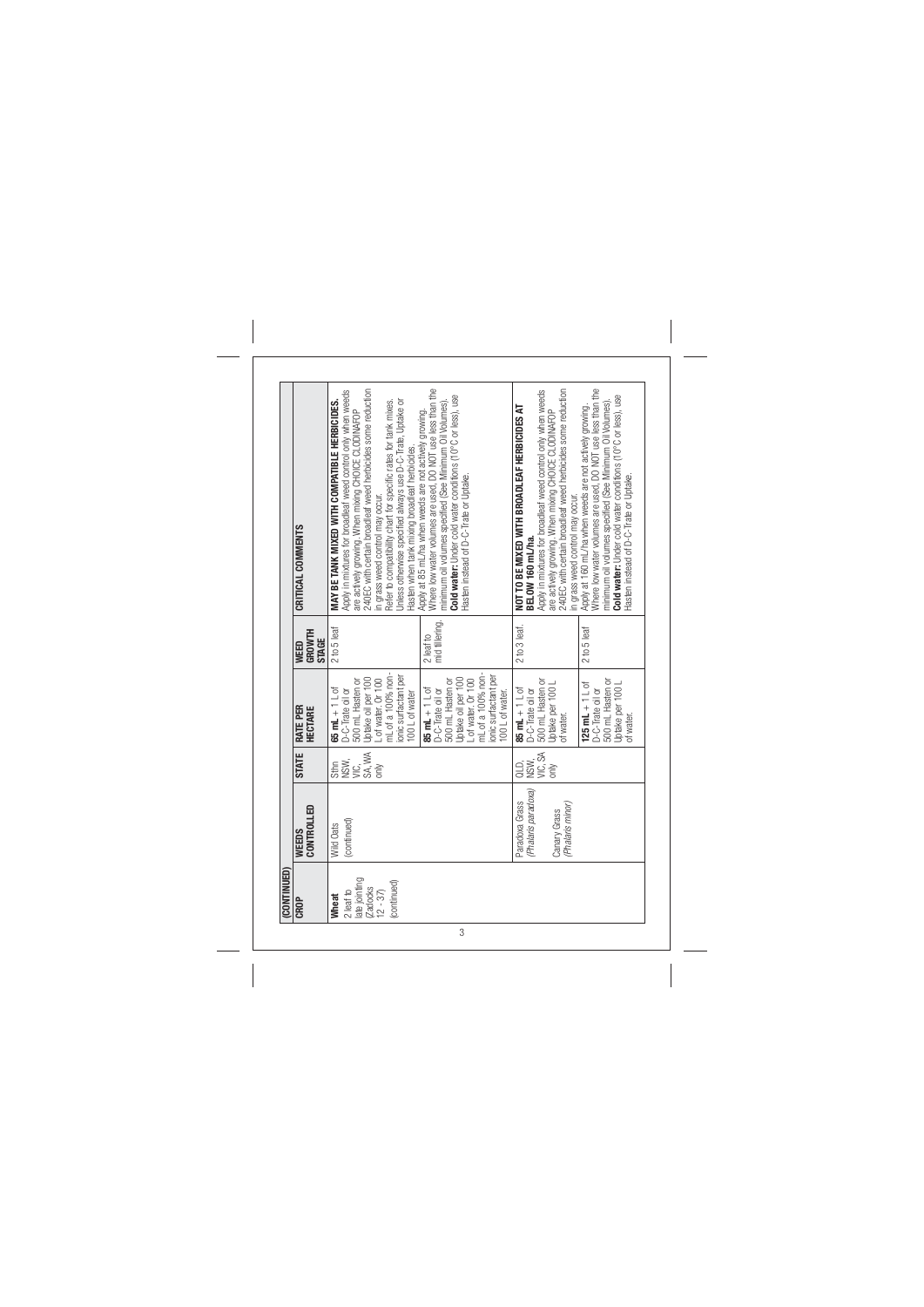| CROP                                                                       | CONTROLLED<br>WEEDS                                                                      | <b>STATE</b>                    | RATE PER<br><b>HECTARE</b>                                                                       | <b>GROWTH</b><br>STAGE<br>WEED    | CRITICAL COMMENTS                                                                                                                                                                                                                                                                          |
|----------------------------------------------------------------------------|------------------------------------------------------------------------------------------|---------------------------------|--------------------------------------------------------------------------------------------------|-----------------------------------|--------------------------------------------------------------------------------------------------------------------------------------------------------------------------------------------------------------------------------------------------------------------------------------------|
| late jointing<br>continued<br>Zadocks<br>$2$ leaf to<br>$12 - 37$<br>Wheat | (Phalaris paradoxa)<br>Paradoxa Grass<br>(Phalaris minor)<br>Canary Grass<br>(continued) | QLD,<br>NSW,<br>VIC, SA<br>only | 500 mL Hasten or<br>Uptake per 100 L<br>160 mL $+1$ L of<br>D-C-Trate oil or<br>of water.        | to early<br>tillering<br>$2$ leaf | NOT TO BE MIXED WITH BROADLEAF HERBICIDES AT<br>BELOW 160 mL/ha.<br>(Continued from Page 3)                                                                                                                                                                                                |
| ate jointing<br>Zadocks<br>$2$ leaf to<br>$12 - 37$<br>Wheat               | Annual Ryegrass                                                                          | NSW,<br>VIC,<br>SA, WA<br>only  | D-C-Trate oil or<br>500 mL Hasten or<br>Uptake per 100 L<br>160 mL $+1$ L of<br>of water.        | 2 to 4 leaf                       | Apply in mixtures for broadleaf weed control only when weeds<br>are actively growing. When mixing CHOICE CLODINAFOP<br>240EC with certain broadleaf weed herbicides some reduction<br>MAY BE TANK MIXED WITH COMPATIBLE HERBICIDES.<br>in grass weed control may occur.                    |
|                                                                            |                                                                                          |                                 | <b>210 mL</b> $+1$ L of<br>D-C-Trate oil or<br>500 mL Hasten or<br>Uptake per 100 L<br>of water. | 2 leaf<br>to early<br>tillering   | Where low water volumes are used, DO NOT use less than the<br>Cold water: Under cold water conditions (10°C or less), use<br>minimum oil volumes specified (See Minimum Oil Volumes).<br>Apply at 210 mL/ha when weeds are not actively growing.<br>Hasten instead of D-C-Trate or Uptake. |
| Harvested grain:                                                           | UNDER APPROPRIATE LEGISLATION<br>Animal grazing/feeding:<br>WITHHOLDING PERIOD:          |                                 |                                                                                                  |                                   | NOT TO BE USED FOR ANY PURPOSE OR IN ANY MANNER CONTRARY TO THIS LABEL UNLESS AUTHORISED<br>DO NOT GRAZE OR CUT FOR STOCK FOOD FOR 4 WEEKS AFTER APPLICATION.<br>WITHHOLDING PERIOD NOT REQUIRED WHEN USED AS DIRECTED                                                                     |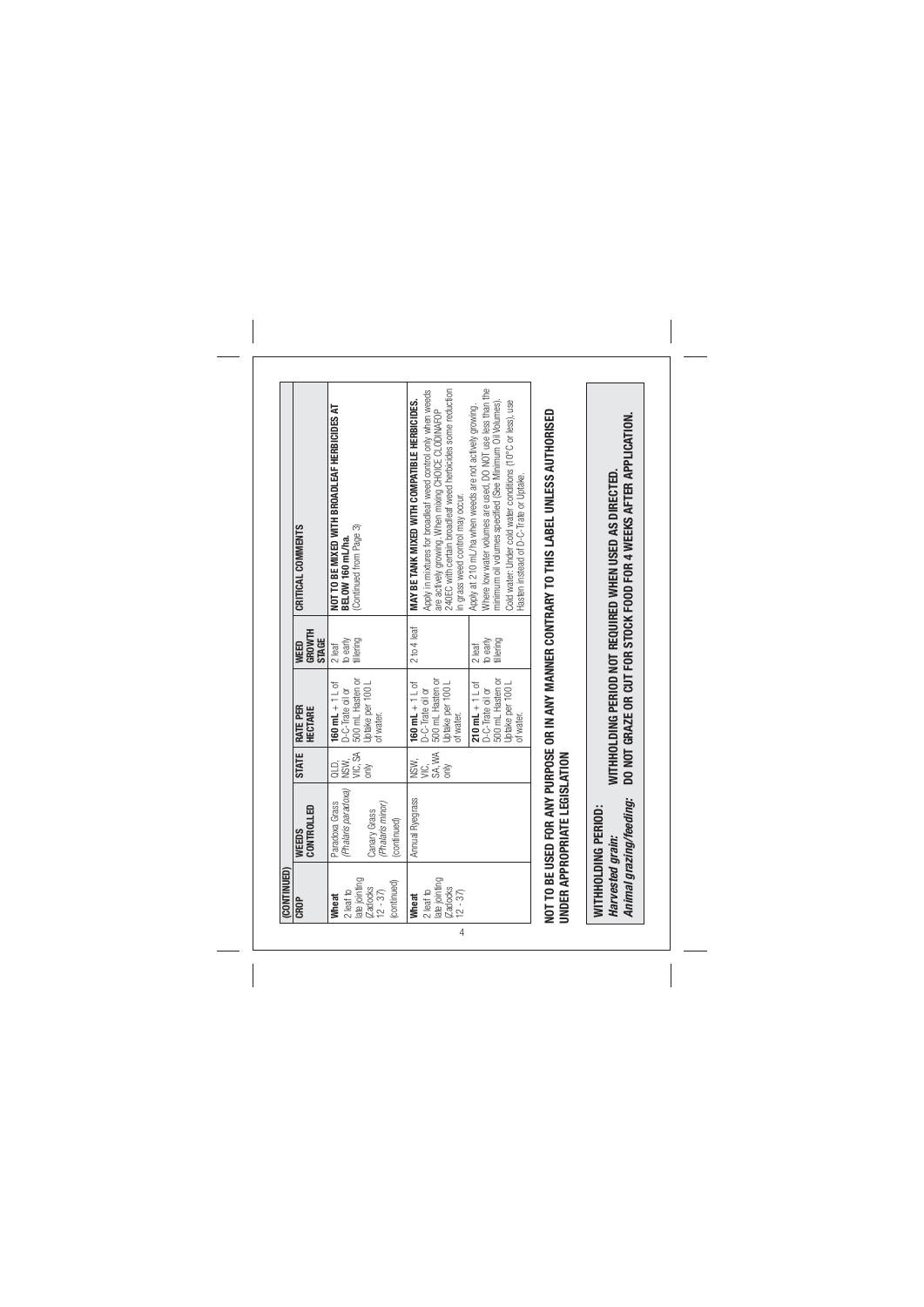# **GENERAL INSTRUCTIONS**

CHOICE CLODINAFOP 240 EC Selective Herbicide should be applied only when weeds are actively growing.

#### **RESISTANT WEEDS**



Choice Clodinafop 240EC Selective Herbicide is a member of the aryloxyphenoxypropionate ("fop") group of herbicides. CHOICE CLODINAFOP 240EC has the inhibition of fat (lipid) synthesis, (or inhibi-<br>group of herbicides. CHOICE CLODINAFOP 240EC has the inhibition of fat (lipid) synthesis, (or inhibitors of acetyl CoA carboxylase) mode of action. For weed resistance management Choice Clodinafop 240EC is a Group A herbicide.

Some naturally-occurring weed biotypes resistant to Choice Clodinafop 240EC and other Group A herbicides may exist through normal genetic variability in any weed population. The resistant individuals can eventually dominate the weed population if these herbicides are used repeatedly. These resistant weeds will not be controlled by Choice Clodinafop 240EC or other Group A herbcides. Since the occurrence of resistant weeds is difficult to detect prior to use, CHOICE Australia accepts no liability for any losses that may result from the failure of Choice Clodinafop 240EC to control resistant weeds.

Weed biotypes resistant to diclofop-methyl and other "grass specific" herbicides can **also often be resistant to CHOICE CLODINAFOP 240EC. Before using Choice Clodinafop 240EC on a population resistant to or suspected to be resistant to "grass specifi c" herbicides, have a resistance test conducted to ensure that it is susceptible to Choice Clodinafop 240EC.**

Large numbers of healthy surviving weeds can be an indication that resistance is developing. Efforts should be made to prevent seed set of the surviving weeds.

DO NOT make more than one application of a Group A herbicide with the inhibition of fat (lipid) synthesis (or inhibitors of acetyl CoA carboxylase) mode-of-action to a crop in the same season.

If the user suspects that the target weed population is resistant to herbicides with this mode of action, CHOICE CLODINAFOP 240EC or other Group A herbicides should not be used.

Strategies to minimize the risk of herbicide resistance are available. The above recommendations should be incorporated into an Integrated Weed Management (IWM) Program. Consult your farm chemical supplier, consultant, local Department of Agriculture or Primary Industries, or local Grow Choice representative for details.

## **MIXING**

Fill the spray tank to one quarter full. Then add Choice Clodinafop 240EC while adding water to make up the final spray volume. Pour Choice Clodinafop 240EC into the stream of incoming water. Good agitation at the time Choice Clodinafop 240EC is added to the tank will ensure good mixing. Add the required amount of D-C-Trate\*, Hasten\*, or Uptake\* oil just before the tank is full of water and with the agitators in motion.

5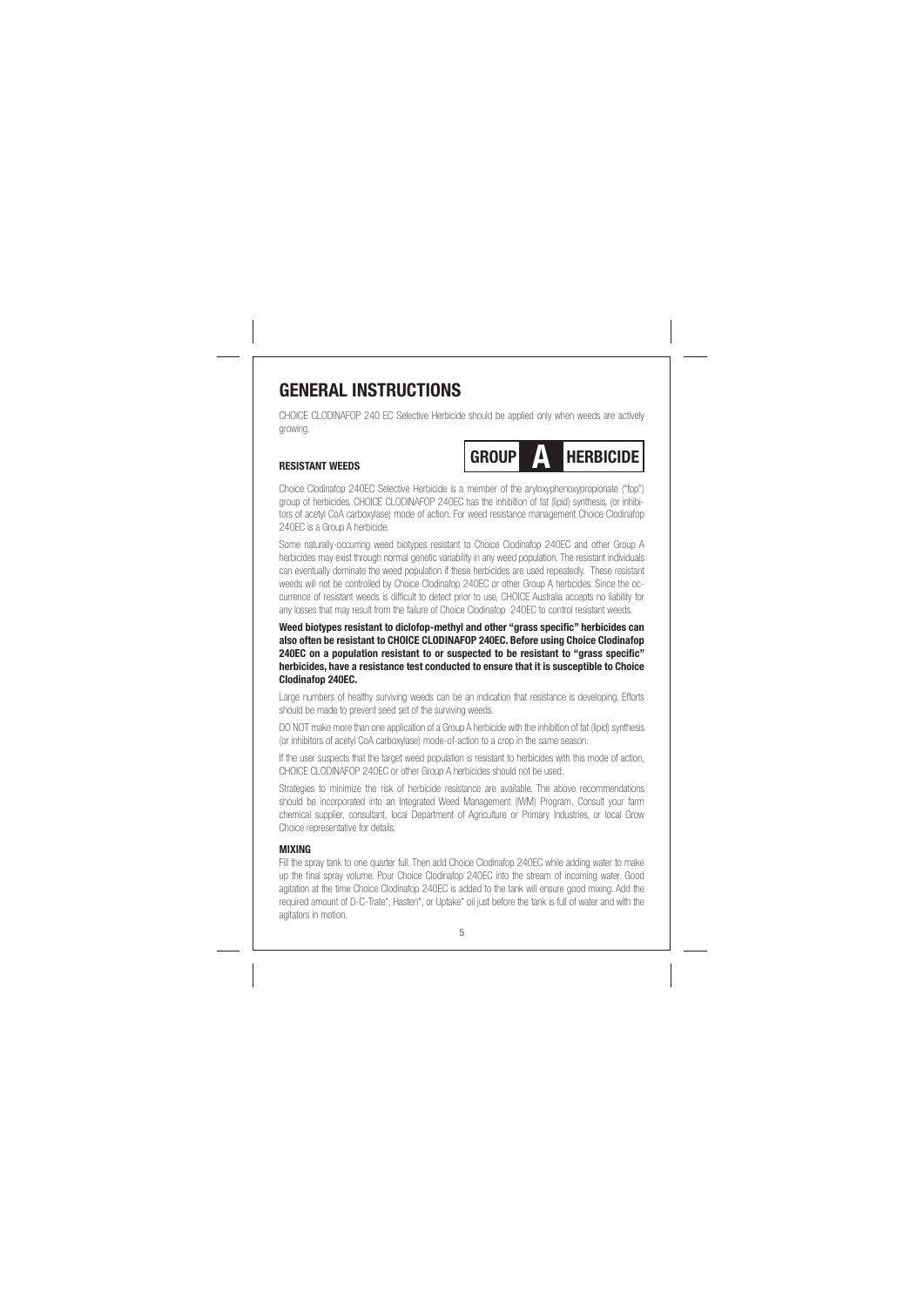#### **MIXING ORDER**

Some products may react with other products if they are not mixed in the correct order. The general mixing order of products should be –

- I. water conditioners or buffers
- II. water dispersable granules (WG)
- III. wettable powders (WP)
- IV. flowable or suspension concentrates (SC)
- V. emulsifiable concentrates (EC) (Choice Clodinafop 240EC)
- VI. water based or soluble concentrates
- VII. oils and wetters eg Hasten, BS 1000

It is important to ensure that each individual component of the tank mix is fully dissolved and in solution before the next product is added to the tank mix, otherwise mixing problems may occur.

#### **MINIMUM OIL VOLUMES**

The minimum amount of oil to be applied with Choice Clodinafop 240EC will depend on the type of oil used. When applying Choice Clodinafop 240EC using low water volumes, DO NOT use less than the minimum oil volumes specified below

- For oils normally applied at 1% v/v (eg D-C-Trate), DO NOT apply less than 500 mL oil/ha.
- For oils normally applied at 0.5% v/v (eg Uptake, Hasten), DO NOT apply less than 250 mL oil/ha.

#### **CLEANING SPRAY EQUIPMENT**

After using Choice Clodinafop 240EC, empty the tank completely and drain the whole system. Thoroughly wash inside the tank using a pressure hose, drain the tank and clean any filters in the tank, pump, line and nozzles

**To rinse:** After cleaning the tank as above, quarter fill the tank with clean water and circulate through the pump, lines, hoses and nozzles. Drain and repeat the rinsing procedure twice.

*To decontaminate:* Before spraying cereals (except wheat), maize, sorghum or other sensitive crops, wash the tank and rinse the system as above. Drain and repeat the rinsing procedure. Then quarter fill the tank and add a liquid alkali detergent (eg SURF, OMO, DRIVE) at 0.5 L/100 L of water and circulate throughout the system for at least fifteen minutes. Drain the whole system. Remove filters and nozzles and clean them separately. Finally flush the system with clean water and allow to drain. Dispose of all water used for cleaning in a disposal pit specifically marked and set up for this purpose clear of waterways, vegetation and roots.

## **APPLICATION**

**Ground Application:** Boom spray with flat fan nozzles. Ensure good spray coverage is obtained. Apply using 50 to 110 L water per hectare. The ideal droplet size is 200 to 300 microns VMD.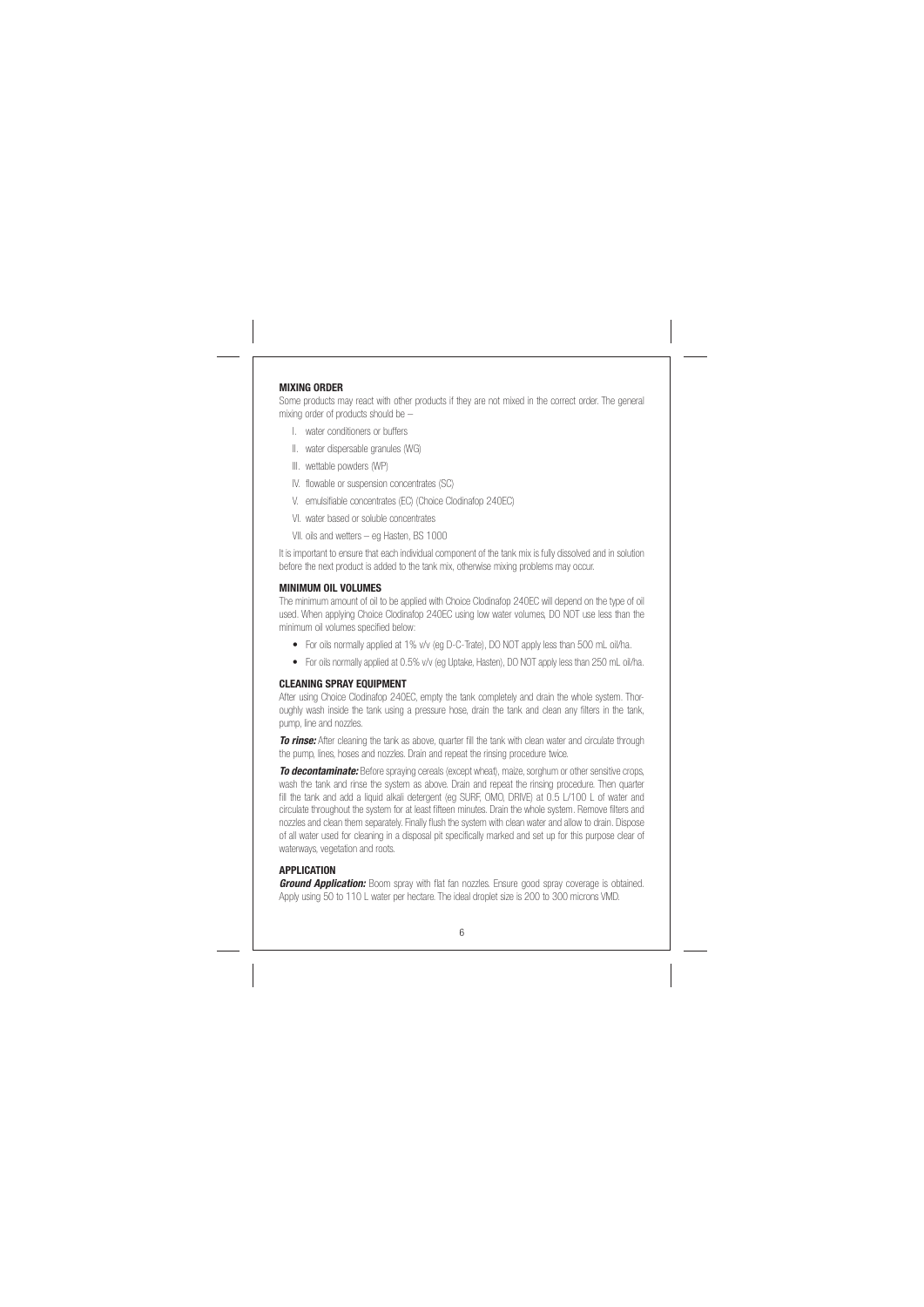*Aircraft Application:* For best results use 20 to 30 L water per hectare and spray at 2 m to 3 m above the crop. Ideal droplet size is 250 to 350 microns VMD. For rotary atomizers (micronairs) this can be achieved using blade angles of 55° to 65°. Where booms and nozzles are attached, flat fan nozzles with a spray angle of 65° to 90° should be used.

Avoid applying Choice Clodinafop 240EC if wind speeds are greater than 5 m/s. If spraying in calm conditions use larger droplets and reduce flying height.

#### **COMPATIBILITY**

When Choice Clodinafop 240EC is applied with compatible herbicides always use a recommended oil. Only use a 100% non-ionic surfactant when mixing with diflufenican based products.

*Grass Herbicides:* Choice Clodinafop 240EC is compatible with diclofop methyl, eg Ryedown Herbicide.

**Broadleaf Herbicides:** Some broadleaf weed herbicides are incompatible with Choice Clodinafop 240EC because they reduce the effectiveness of Choice Clodinafop 240EC or because in mixture they may cause crop yellowing. For the latest information on compatibility of Choice Clodinafop 240EC with broadleaf herbicides refer to your reseller or Grow Choice Pty Ltd.

#### **INCOMPATIBILITY**

The following herbicides are known to be incompatible with Choice Clodinafop 240EC: Diuron, Triasulfuron, Barrel\* (bromoxynil + dicamba + MCPA) and all 2,4-D formulations. Herbicides which are incompatible with Choice Clodinafop 240EC must be applied separately. In this situation, apply Choice Clodinafop 240EC first and then allow at least 10 days between its application and application of the broadleaf weed herbicide.

Insecticides: Choice Clodinafop 240EC is compatible with methidathion.

#### **PRECAUTIONS Re-entry Period**

DO NOT enter treated areas without protective clothing until the spray has dried.

#### **PROTECTION OF CROPS, NATIVE AND OTHER NON-TARGET PLANTS**

DO NOT apply on or near shrubs, trees, lawns or crops other than wheat. DO NOT drain or flush equipment on or near desirable trees or other plants, where their roots may extend, or in situations where by movement of soil or by seepage absorption of the herbicide may occur. DO NOT apply under meteorological conditions or from spraying equipment which could be expected to cause spray to drift onto nearby susceptible plants, adjacent crops, crop lands or pastures. DO NOT allow spray to drift onto adjacent fallow land.

## **PROTECTION OF WILDLIFE, FISH, CRUSTACEANS AND ENVIRONMENT**

DO NOT apply to irrigation drains or channels. DO NOT contaminate dams, streams, creeks and rivers with the chemical, spray mixture, used containers or equipment washings.